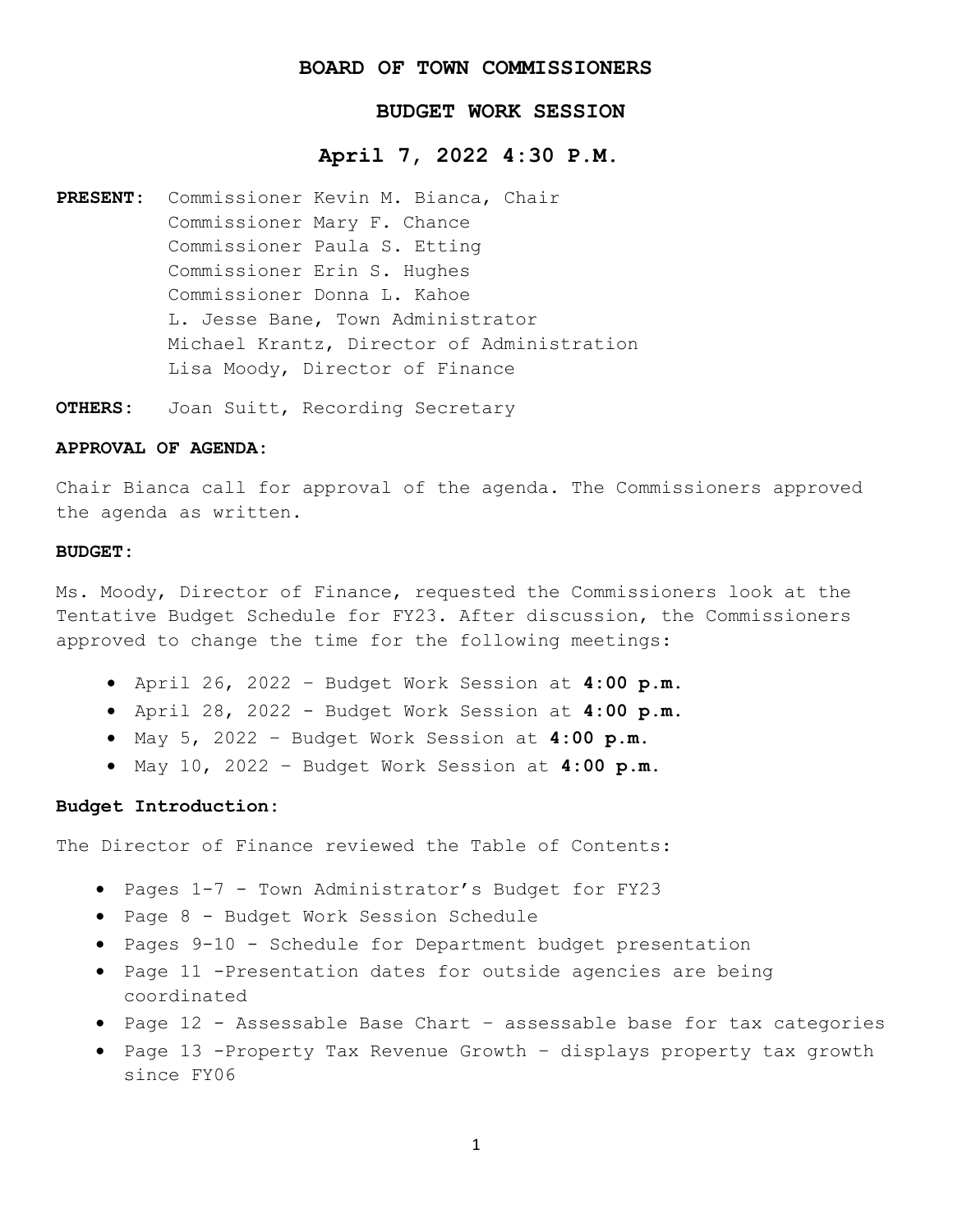- Page 14 Capital Improvements Program to be discussed later in agenda
- Page 15 General Fund Revenues FY23 compares funds FY22 to FY23.
- Page 16 -General Fund Expenditures FY23 compares funds FY22 to FY23
- Page 17 -Preliminary List of American Rescue Plan (ARPA) Proposals included in FY23 budget.

## **Review of Estimated General Fund Revenues:**

The Director of Finance reviewed the following items:

- Real Property Taxes
- Public Utilities Corporation
- Income Taxes
- Admission & Amusement Taxes
- Highway User Revenues received from State Highways
- Police Protection Grant received from State
- Cable TV Franchise
- American Rescue Plan Act (ARPA)
- Governor's Office Crime Prevention Grant
- Harford County Tax Rebate given to Municipalities for providing police service
- Stormwater Management Grant Harford County money not spent goes into a reserve account
- Miscellaneous Grants
- Red Light Camera
- Vehicle/Equipment Proceeds
- Transfer from Unassigned Fund Balance
- Transfer from Capital Reserve
- Transfer from Worker's Comp Reserve
- Transfer from Sewer Fund (Enterprise Funds)
- Transfer from Parking Fund (Enterprise Funds)

### **Review of Capital Improvement Program (CIP):**

The Director of Finance reviewed:

- ADM 01 IT Capital Projects servers, toughbooks for Police Department, controller
- ADM 03 Shamrock Park new playground surface
- PLN 06 Burns Alley engineering work
- PLN 12 Homestead Park improvements and off-street parking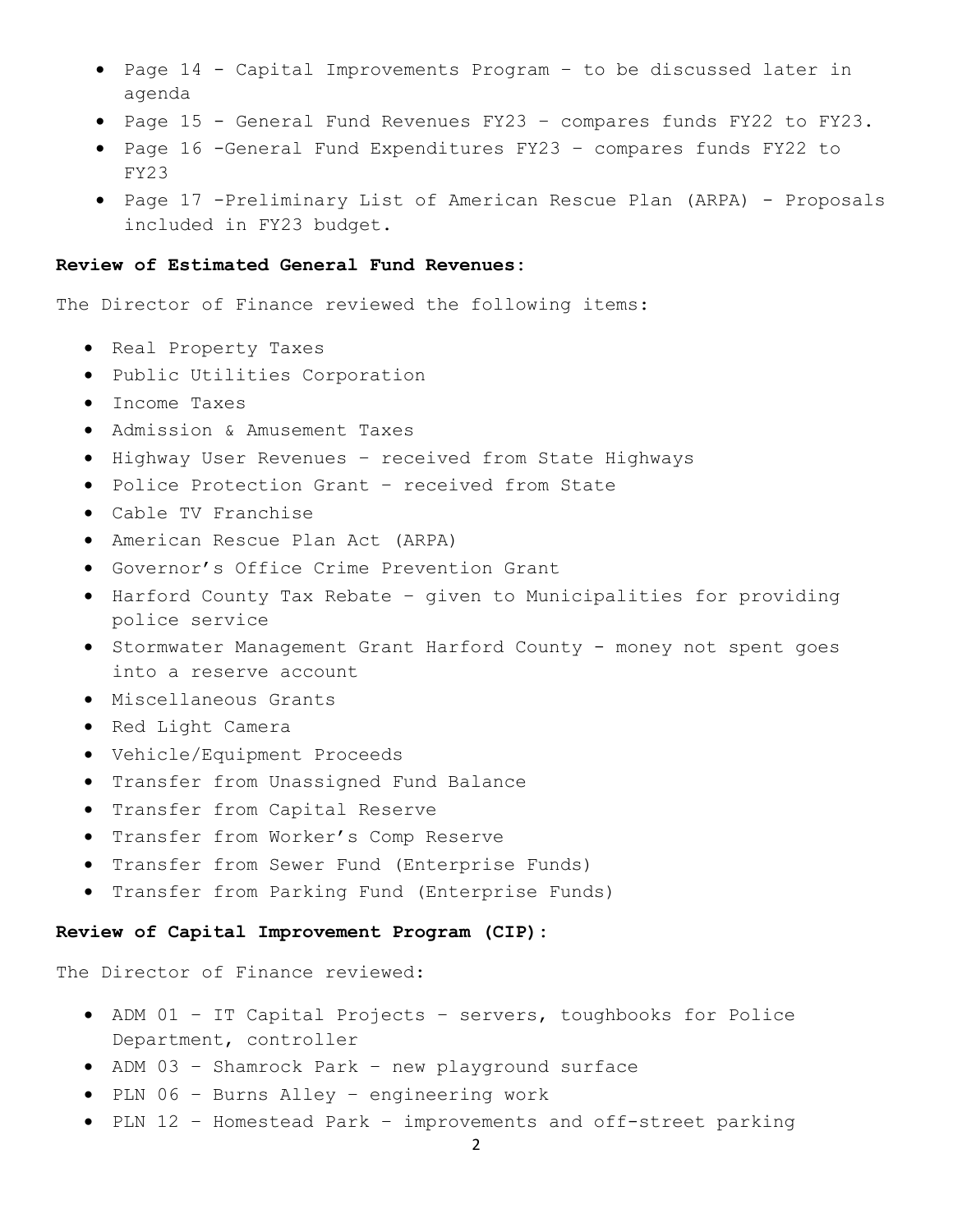- PLN 13 Renovate/Expand Police Department
- PLN 15 JCI Energy Contract energy efficiency for Town buildings the improvements pay debt service
- PD 00 Police Department Vehicles
- PD 02 Body Cameras
- PWG 00 DPW Vehicles and Equipment
- PWG 04 Town Buildings
- PWG 05 MS4 Stormwater Management Program
- PWG 07 Armory Building Cap/Maintenance
- PWG 12 New Sidewalk Gordon Street
- PWG 29 Office Street/Courthouse Square Improvement
- PWP 02 Parking Garage Repairs
- PWP 04 Parking Garage Lighting Upgrade
- PWP 06 Parking Garage Sweeper
- PWP 09 Parking Electric Enforcement Vehicle
- PWS 08 Pumping Station Engineering/Repairs/Replacement
- PWS 09, 11, 12 Debt Service related to Sewer System

Commissioner Chance recommends speaking to the Board of Education about contributing to the Armory project (PWG 07) because students are using the classrooms.

### **Review of General Fund Expenditures:**

The Director of Finance informed each Department has a section in the budget binder and provides:

- 1. Budget/Revenue Preparation Sheet FY23 requested and Administrator's recommended amounts. It also provides historical information on past fiscal years.
- 2. Salary page.
- 3. Justification Sheet justifies accounts on spreadsheet for each Department.

#### Administrator

Ms. Moody reviewed the Administrator's budget.

## Legal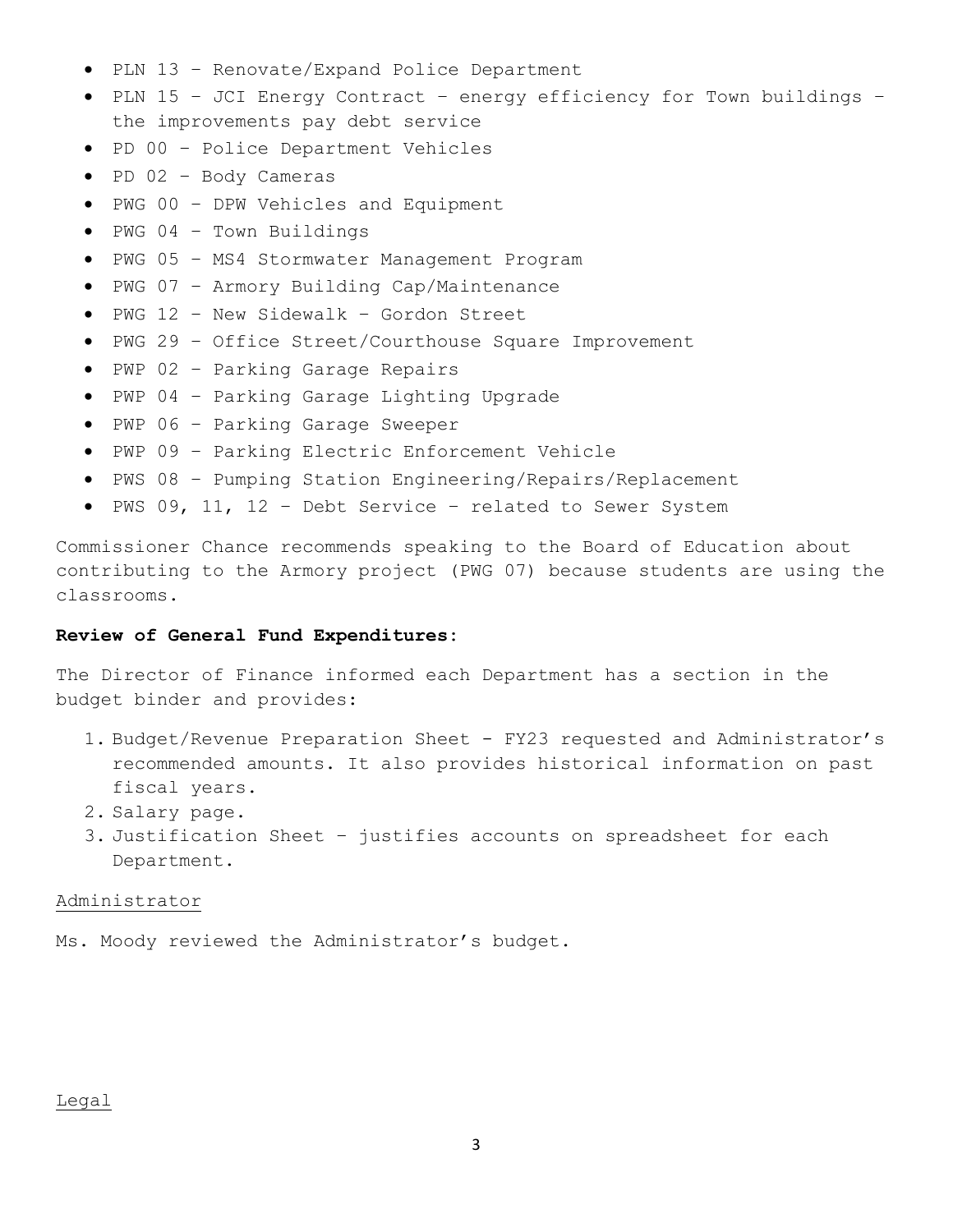- Legal References & Membership include updates to Maryland Code, McQuillan reports, IMLA membership fees and bond counseling requirements.
- Legal Counsel Services increased for legal services for Board meetings, Police Department, and research.

## Commissioner's Budget

Ms. Moody reviewed:

- Travel adding all Commissioners can attend the Fall and Summer MML conferences. Reinstating various function ticket cost.
- Retreat cut from budget
- Advertising based on history for Town Board public hearings and the constant yield tax rate ad.
- Community Events volunteer party, volunteer gifts.
- Telephones increased based on history.

Commissioners had no questions.

### Finance Department

Ms. Moody reviewed:

- Salaries 5 full-time employees and 1 part-time employee.
- Medical Insurance 1% increase for FY23. Town proposed to continue paying 100% of premiums and the continuation of the Town contributing 20% of the deductible to the employee's HSA account for the HDHP.
- Dental Insurance Town pays 50% of the premium. Town received 1% rate decrease.
- Vision Insurance Town pays 50% of the premium. Town received 1% rate decrease.
- Disability Insurance through LGIT no rate increase.
- Pensions Town contributes 8.7% of employees base pay each quarter to civilian plan.
- Audit will go out for bid for FY22.
- GASB Pension Valuation updated actuarial analysis for Sworn Officer and Civilian Pension Plans.
- OPEB Actuarial Valuation updated actuarial analysis for OPED plan.
- Processing Fees covers third party processing.

Discussion by Commissioners on Budget Issues